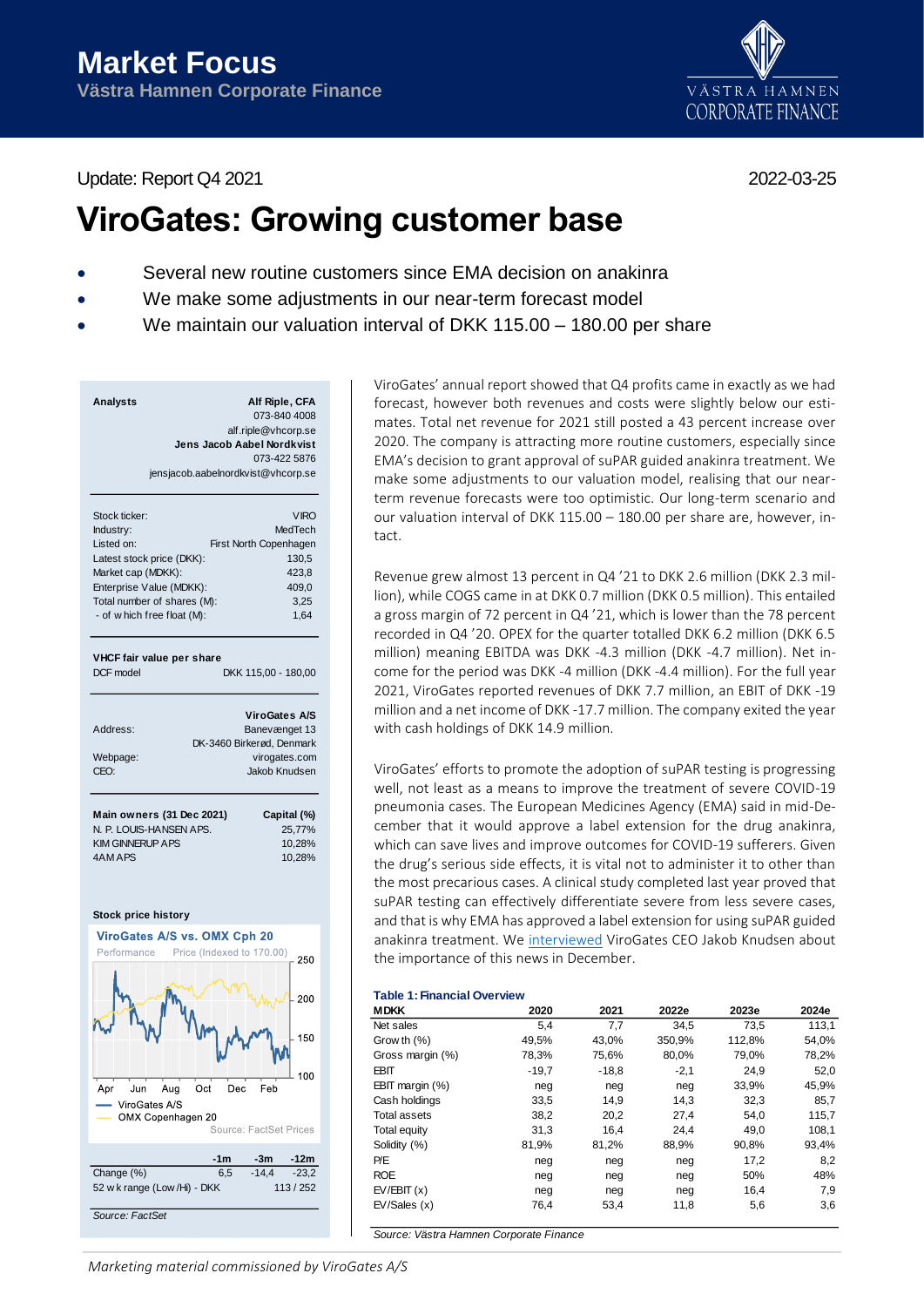| New routine cus-<br>tomers in COVID-19<br>care        | In the annual report, ViroGates states that it has not yet seen the commercial effects of the<br>label extension but that it expects COVID-19 related revenues to make a meaningful impact<br>in 2022 given the high interest from the customer side. Some tangible results appear to be<br>materializing already. On January 27 this year, ViroGates announced a new clinical routine<br>customer in Spain who had started using suPARnostic to guide anakinra treatment in adult<br>COVID-19 patients. The customer is a 1 000-bed hospital named Hospital Universitario y<br>Politécnico de La Fe and is located in Valencia.                                                                                                           |
|-------------------------------------------------------|--------------------------------------------------------------------------------------------------------------------------------------------------------------------------------------------------------------------------------------------------------------------------------------------------------------------------------------------------------------------------------------------------------------------------------------------------------------------------------------------------------------------------------------------------------------------------------------------------------------------------------------------------------------------------------------------------------------------------------------------|
|                                                       | More recently, on March 4, the company announced that its distribution partner in Ger-<br>many had started selling suPARnostic products for routine clinical use in guiding anakinra<br>treatment in the country. The distributor is said to have recruited several hospital custom-<br>ers in Germany, but their identities and the exact number have not been disclosed. This is<br>ViroGates' first routine sales in Germany and the company expects that it will inspire the<br>customers to start using suPAR testing more generally when the COVID-19 pandemic sub-<br>sides.                                                                                                                                                        |
| and in general<br>emergency depart-<br>ment triage    | Another new routine customer was announced on February 10, this time in Finland and for<br>general triage at the emergency department of a large hospital. The hospital will start using<br>suPARnostic TurbiLatex after a period of in-house testing and validation. The hospital aims<br>to use it to become more efficient in discharging patients with less severe conditions,<br>thereby concentrating resources on the more pressing patients.                                                                                                                                                                                                                                                                                       |
|                                                       | A further increase in applicability of suPAR testing for COVID-19 patients came on February<br>17 when ViroGates announced the successful conclusion of a development project with<br>the Italian company DIESSE Diagnostica Senese S.p.A. The aim of the project was to make<br>suPARnostic available on DIESSEs Chorus Trio platform for the triage of patients with severe<br>cases of COVID-19 pneumonia, in order to select patients for anakinra treatment. The su-<br>PARnostic product Elisa is now validated for the platform, making suPAR guided anakinra<br>treatment available for hospitals who do not have the appropriate equipment to use the<br>more efficient TurbiLatex product.                                       |
| POC+ still expected<br>to launch in H1 2022           | In the annual report, ViroGates reiterates that the delayed POC+ product is expected to<br>launch later this year. The wording of the annual report says that the goal is to conclude<br>development in 2022, which at first glance seems to be a deviation from the earlier mes-<br>sages that it would be ready in the first half of 2022. We asked the company at the web<br>conference following the report whether this change of wording was intentional. The an-<br>swer was negative, and the company reiterates that a finalisation in H1 continues to be the<br>goal. ViroGates was awarded a grant of DKK 2.8 million under the Innobooster program by<br>The Innovation Fund Denmark in December to help finalise the product. |
| <b>Clinically relevant</b><br>products taking<br>over | The report further illustrates how ViroGates in the last two years has succeeded in driving<br>its sales mix towards the more clinically relevant products, see Figure 1. Where its turnover<br>in 2019 was totally dominated by the research-oriented Elisa product, the sales mix in 2021<br>had more than 70 percent contribution from TurbiLatex and Quick Triage. These products<br>are much more adapted to the needs of the wider healthcare services and are expected to<br>be the drivers of growth going forward. During the course of 2022, the launch of POC+                                                                                                                                                                  |

should further skew the product mix towards clinical use and away from research products.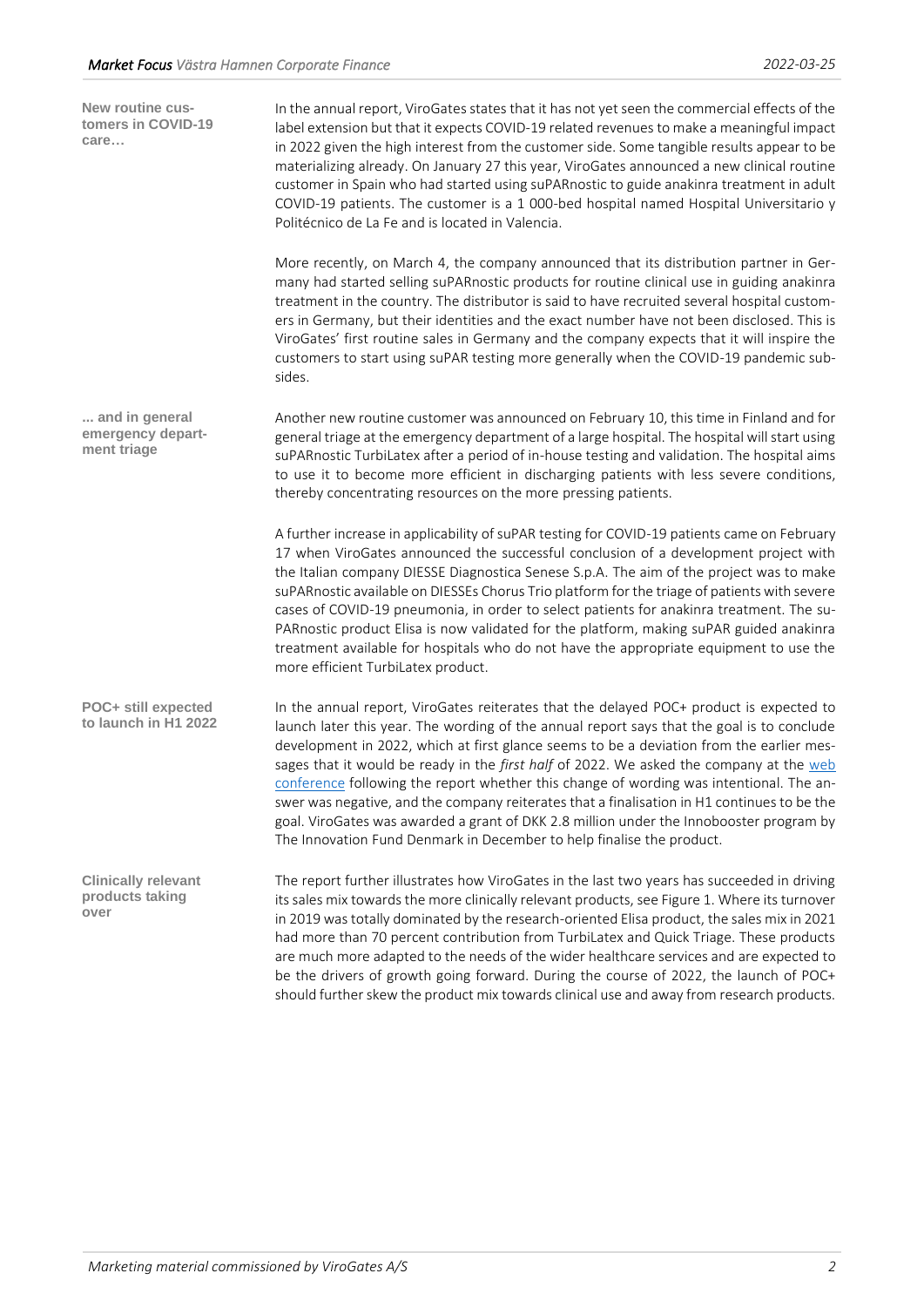

**Both revenues and costs in Q4 lower than expected**

Table 2 below shows how ViroGates' reported numbers compares to our forecast for the quarter. Reported revenue was almost DKK 0.7 million lower due to our forecast assuming a faster post-pandemic recovery in terms of revenue than was the case. This, combined with our forecast assuming a gross margin of 80 percent as opposed to the reported 72 percent, means the discrepancy in COGS was minimal. OPEX was DKK 0.7 million lower than forecasted due to administrative costs being half of what we expected. Ultimately, the only other discrepancy worth highlighting is cash holdings, which was DKK 1.3 million higher than our forecast due to a more efficient use of working capital than anticipated.

## **Table 2: Estimates vs actual, Q4 2021**

| <b>kDKK</b>                   | Q4 '20  | Q4 '21est | Q4 '21act | <b>Diff</b> |
|-------------------------------|---------|-----------|-----------|-------------|
| Net Revenues                  | 2 2 9 9 | 3 2 7 6   | 2 5 9 3   | -683        |
| <b>Total Revenues</b>         | 2 2 9 9 | 3 2 7 6   | 2 5 9 3   | $-683$      |
| Cost of Goods Sold            | $-509$  | $-655$    | $-721$    | -66         |
| Gross profit                  | 1790    | 2621      | 1872      | -749        |
| R&D Costs                     | $-1741$ | $-1719$   | $-1674$   | 45          |
| Sales and Marketing Costs     | $-3521$ | $-4127$   | $-4000$   | 127         |
| Administrative Costs          | $-1219$ | $-1032$   | $-480$    | 552         |
| Total OPEX                    | $-6481$ | -6878     | $-6154$   | 724         |
| <b>EBITDA</b>                 | -4 691  | -4 256    | $-4282$   | $-26$       |
| Amortisation and Depreciation | $-62$   | $-22$     | $-52$     | $-30$       |
| EBIT                          | $-4753$ | $-4279$   | $-4334$   | -55         |
| Net Financial Items           | $-55$   | $-70$     | $-40$     | 30          |
| EBT                           | $-4808$ | -4 349    | $-4374$   | -25         |
| Tax                           | 366     | 319       | 354       | 35          |
| Net Profit                    | $-4442$ | $-4030$   | $-4020$   | 10          |
| Cash and Equivalents          | 33 5 25 | 13518     | 14 8 59   | 1 3 4 1     |
| Total Equity                  | 31 314  | 16418     | 16 4 26   | 8           |

*Source: Västra Hamnen Corporate Finance*

**Lower gross margin in Q4**

ViroGates' historical gross margin has in recent years fluctuated between 75 percent and 82 percent, with the 72 percent recorded in Q4 '21 being the lowest since Q1 '20 (67 percent). During the web conference, CFO Mark da Silva attributed the gross margin decrease to two factors. Firstly, ViroGates recorded higher clinical and lower research sales than normal, with the latter having higher margins. Secondly, sales through distributors, a sales channel where ViroGates has lower margins, grew substantially during the quarter.

Looking ahead, da Silva mentioned that clinical sales are expected to increase as sales efforts are focused on TuribiLatex and POC+ once launched. However, this won't entail a gross margin lower than the 72 percent recorded in Q4 '21 since the "home-sourcing" of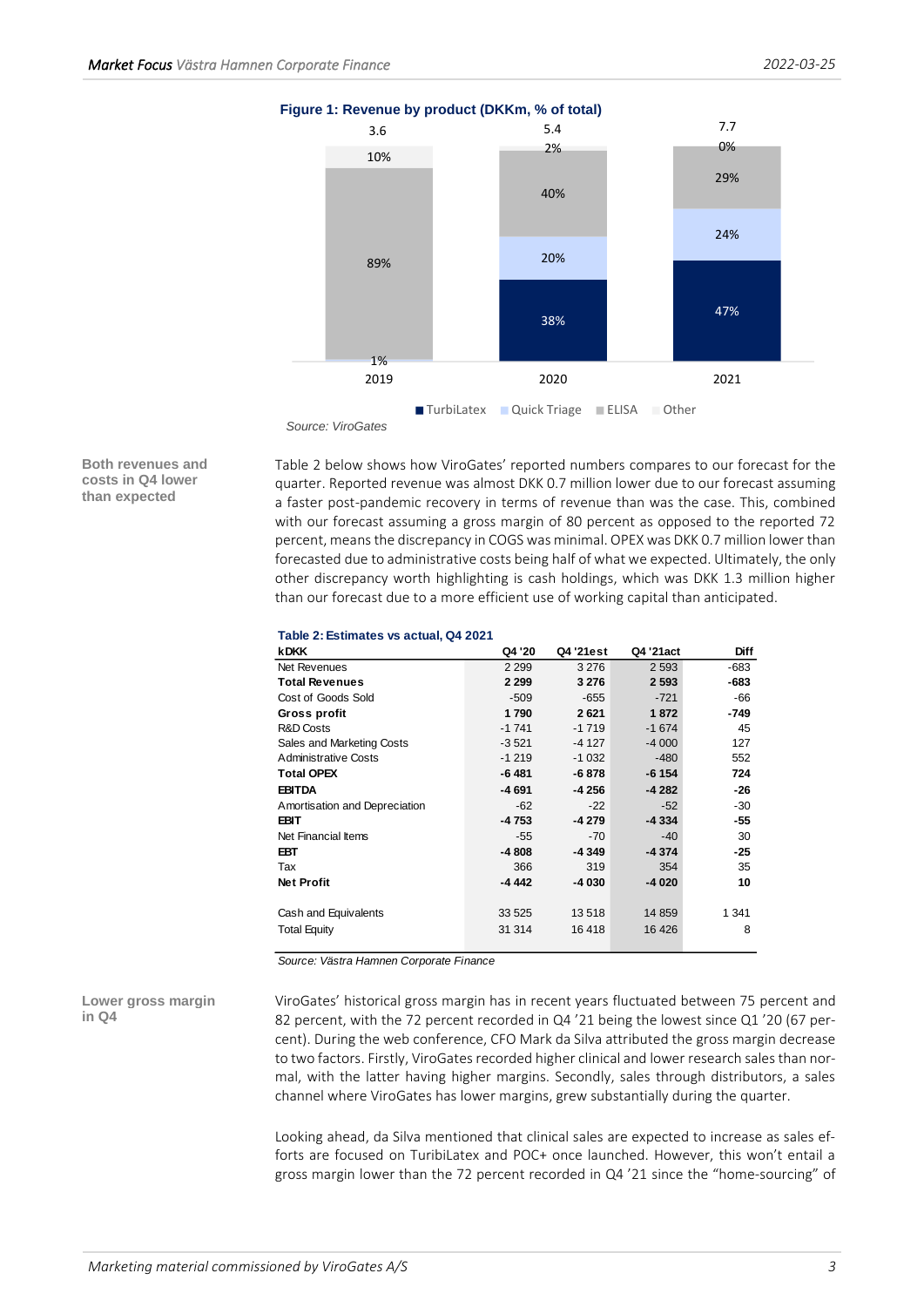production for TurbiLatex is expected to increase gross margins within clinical sales going forward.

We have made a few adjustments to our model as a result of this report. As our revenue estimate was too high, we have decided to revise down our forecast for this figure for the next couple of years. We have also decided to decrease the growth of OPEX during the same period on the basis of ViroGate's statement in their annual report that their cost base is not expected to grow going forward. Ultimately, our gross margin forecast for the same period for the European market has been lowered from 80 percent to 76 percent. This is done to reflect the quarter's lower margin as well as the changing product mix towards clinical products with slightly lower margins in the short-term. **Some near-term model adjustments**

> One final thing to note is the company's cash situation. ViroGates exited the year with cash holdings of DKK 14.9 million and reiterates its expectation of becoming cash flow positive with the existing cash at hand based on current market activities. However, we note that in the report the company states that additional funding may be warranted if certain opportunities arise that were not funded in the IPO.

**Valuation range unchanged at DKK 115 - 180 per share**

The adjustments made to our model only pertain to the short-term horizon and our projections for ViroGates in the long-term remain intact. The adjustments themselves take out one another, hence we keep our valuation interval unchanged at DKK 115.00 – 180.00 per share.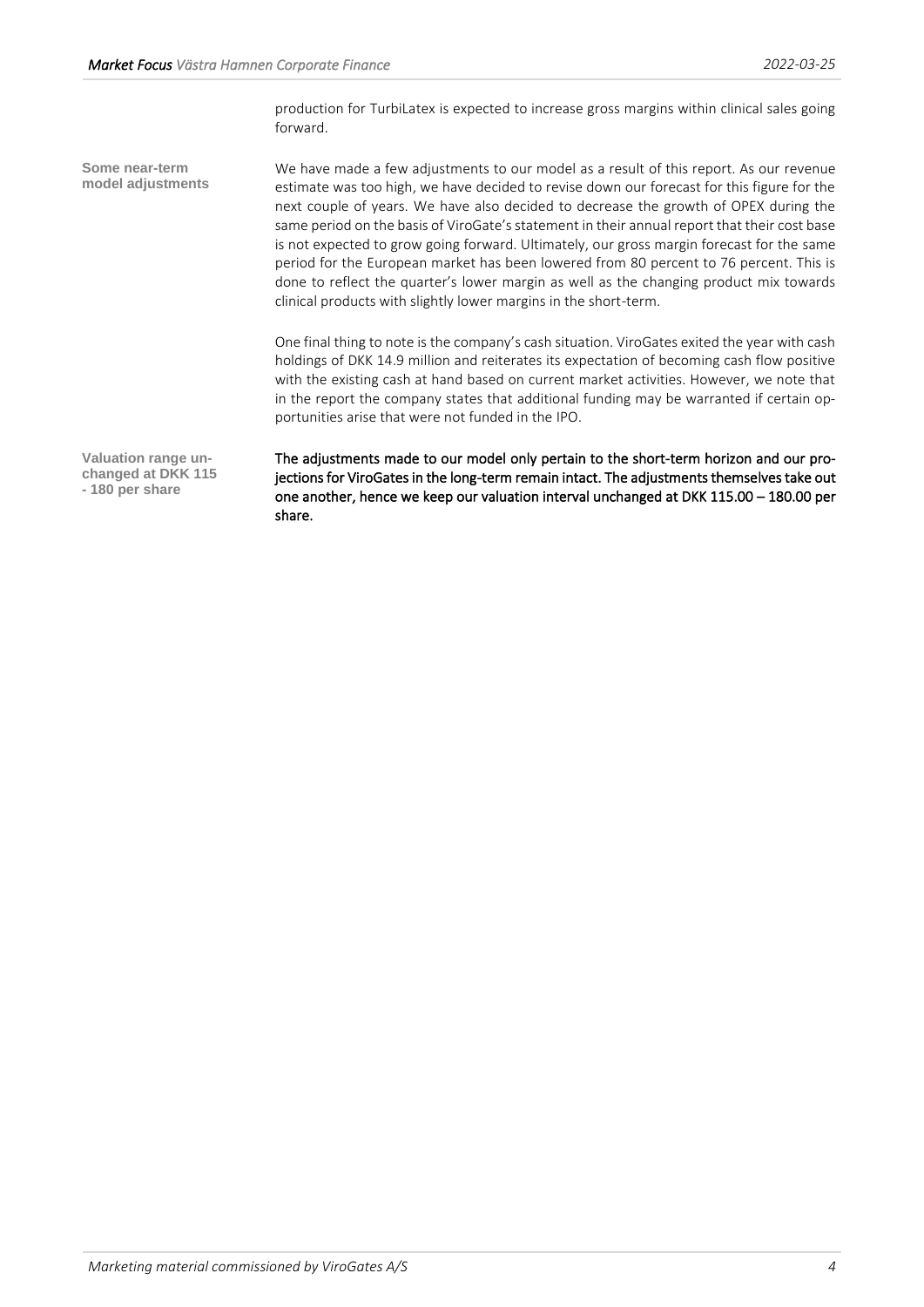| Income Statement - Annual Data |          |          |          |          |          |           |          |          |
|--------------------------------|----------|----------|----------|----------|----------|-----------|----------|----------|
| <b>kDKK</b>                    | 2020     | 2021     | 2022e    | 2023e    | 2024e    | 2025e     | 2026e    | 2027e    |
|                                |          |          |          |          |          |           |          |          |
| Net revenues                   | 5 3 5 4  | 7656     | 34 518   | 73 452   | 113 148  | 169861    | 227 153  | 281 261  |
| <b>Total revenues</b>          | 5 3 5 4  | 7656     | 34 518   | 73 452   | 113 148  | 169 861   | 227 153  | 281 261  |
| Cost of goods sold             | $-1164$  | $-1868$  | $-6904$  | $-15394$ | $-24617$ | $-39475$  | $-54821$ | $-69362$ |
| Gross profit                   | 4 1 9 0  | 5788     | 27 614   | 58 058   | 88 531   | 130 386   | 172 333  | 211 898  |
| R&D costs                      | $-5798$  | $-5937$  | $-7409$  | $-8277$  | $-9136$  | $-100085$ | $-11132$ | $-12287$ |
| Sales and marketing costs      | $-14150$ | $-14554$ | $-17782$ | $-19865$ | $-21927$ | $-24203$  | $-26716$ | $-29489$ |
| Administrative costs           | $-3740$  | $-3869$  | $-4445$  | $-4966$  | $-5482$  | $-6051$   | $-6679$  | $-7372$  |
| <b>EBITDA</b>                  | $-19498$ | $-18572$ | $-2022$  | 24 950   | 51 987   | 90 048    | 127806   | 162750   |
| Amortisation & depreciation    | $-229$   | $-217$   | $-63$    | $-45$    | $-32$    | $-22$     | $-16$    | $-11$    |
| <b>EBIT</b>                    | $-19727$ | $-18789$ | $-2086$  | 24 905   | 51 955   | 90 025    | 127 791  | 162 739  |
| Net financial items            | $-253$   | $-175$   | $-280$   | $-280$   | $-280$   | $-280$    | $-280$   | $-280$   |
| <b>EBT</b>                     | $-19980$ | $-18964$ | $-2366$  | 24 6 25  | 51 675   | 89 745    | 127 511  | 162 459  |
| Taxes                          | 1 2 4 6  | 1 3 0 2  | 318      | $\Omega$ | $\Omega$ | $-14372$  | $-28052$ | $-35741$ |
| Net profit                     | $-18734$ | $-17662$ | $-2047$  | 24 6 25  | 51 675   | 75 374    | 99 458   | 126 718  |
| Earnings per share (DKK)       | $-6,17$  | $-5,82$  | $-0,67$  | 8,12     | 17,03    | 24,84     | 32,78    | 41,76    |
| Growth (%)                     |          |          |          |          |          |           |          |          |
| Net revenues                   | 49,5%    | 43,0%    | 350,9%   | 112,8%   | 54,0%    | 50,1%     | 33,7%    | 23,8%    |
| <b>EBITDA</b>                  | na       | na       | na       | na       | 108,4%   | 73,2%     | 41,9%    | 27,3%    |
| <b>EBIT</b>                    | na       | na       | na       | na       | 108,6%   | 73,3%     | 41,9%    | 27,3%    |
| Net profit                     | na       | na       | na       | na       | 109,8%   | 45,9%     | 32,0%    | 27,4%    |
| % of revenues (%)              |          |          |          |          |          |           |          |          |
| Gross margin                   | 78,3%    | 75,6%    | 80,0%    | 79,0%    | 78,2%    | 76,8%     | 75,9%    | 75,3%    |
| EBITDA margin                  | neg      | neg      | neg      | 34,0%    | 45,9%    | 53,0%     | 56,3%    | 57,9%    |
| <b>EBIT</b> margin             | neg      | neg      | neg      | 33,9%    | 45,9%    | 53,0%     | 56,3%    | 57,9%    |
| EBT margin                     | neg      | neg      | neg      | 33,5%    | 45,7%    | 52,8%     | 56,1%    | 57,8%    |
| Profit margin                  | neg      | neg      | neg      | 33,5%    | 45,7%    | 44,4%     | 43,8%    | 45,1%    |
| <b>Total OPEX</b>              | 442,4%   | 318,2%   | 85,9%    | 45,1%    | 32,3%    | 23,7%     | 19,6%    | 17,5%    |
| Profitability (%)              |          |          |          |          |          |           |          |          |
| <b>ROE</b>                     | neg      | neg      | neg      | 50,3%    | 47,8%    | 41,1%     | 35,2%    | 30,9%    |
| <b>ROIC</b>                    | neg      | neg      | neg      | 115,9%   | 180,7%   | 235,2%    | 0.0%     | 0.0%     |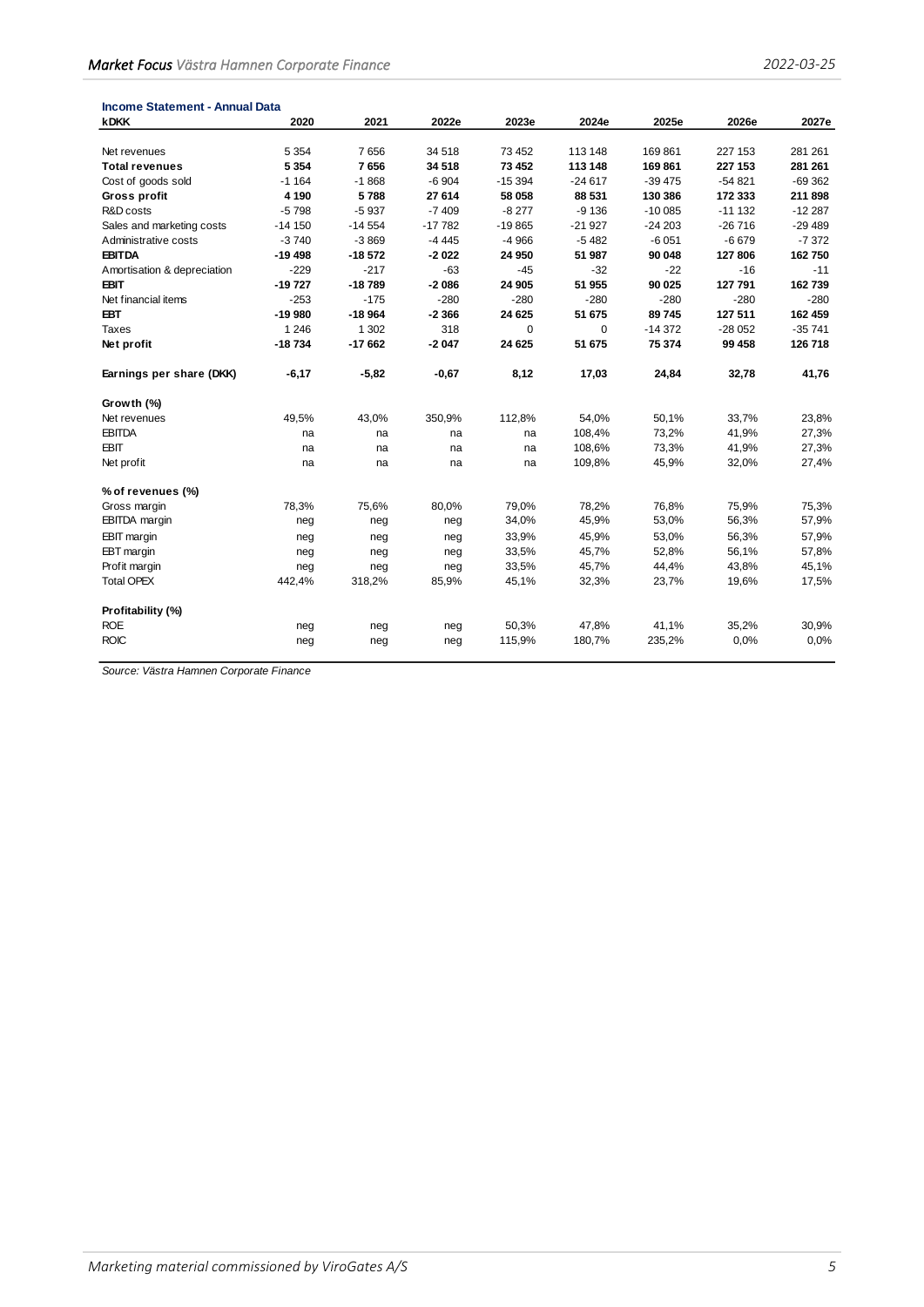| <b>Balance Sheet - Annual Data</b>  |             |          |        |          |          |          |         |          |
|-------------------------------------|-------------|----------|--------|----------|----------|----------|---------|----------|
| <b>kDKK</b>                         | 2020        | 2021     | 2022e  | 2023e    | 2024e    | 2025e    | 2026e   | 2027e    |
|                                     |             |          |        |          |          |          |         |          |
| Inventories                         | 907         | 1695     | 5 0 27 | 8762     | 11 880   | 16 163   | 18 0 36 | 20 653   |
| Account receivable                  | 1601        | 1474     | 5953   | 10873    | 16 129   | 23 652   | 30 357  | 37 322   |
| Other receivables                   | 1609        | 1810     | 1810   | 1810     | 1810     | 1810     | 1810    | 1810     |
| Cash and cash equivalents           | 33 5 25     | 14859    | 14 298 | 32 251   | 85 652   | 153 598  | 248 318 | 369 572  |
| <b>Total current assets</b>         | 37 642      | 19838    | 27 087 | 53 695   | 115 471  | 195 222  | 298 521 | 429 357  |
| Tangible assets                     | 432         | 216      | 153    | 108      | 76       | 54       | 38      | 27       |
| Intangible assets                   | $\mathbf 0$ | 0        | 0      | 0        | 0        | 0        | 0       | 0        |
| <b>Financial assets</b>             | 171         | 176      | 176    | 176      | 176      | 176      | 176     | 176      |
| <b>Total fixed assets</b>           | 603         | 392      | 329    | 284      | 252      | 230      | 214     | 203      |
| <b>Total assets</b>                 | 38 245      | 20 230   | 27 416 | 53 979   | 115 723  | 195 452  | 298 735 | 429 560  |
| Accounts payable                    | 3654        | 380      | 1587   | 3 0 9 2  | 4752     | 7460     | 9838    | 12 3 9 2 |
| Short-term debt                     | $\Omega$    | $\Omega$ | 0      | $\Omega$ | $\Omega$ | $\Omega$ | 0       | $\Omega$ |
| Other liabilities                   | 3 2 7 8     | 3423     | 1448   | 1881     | 2891     | 4538     | 5985    | 7538     |
| <b>Total current liabilities</b>    | 6932        | 3803     | 3036   | 4974     | 7643     | 11 998   | 15823   | 19 930   |
| <b>Total equity</b>                 | 31 314      | 16 4 26  | 24 379 | 49 004   | 108 079  | 183 453  | 282 911 | 409 629  |
| <b>Total equity and liabilities</b> | 38 246      | 20 229   | 27 415 | 53 978   | 115722   | 195 451  | 298 734 | 429 559  |

| <b>Cash flow statement</b>  |          |          |         |          |          |          |          |          |
|-----------------------------|----------|----------|---------|----------|----------|----------|----------|----------|
| <b>kDKK</b>                 | 2020     | 2021     | 2022e   | 2023e    | 2024e    | 2025e    | 2026e    | 2027e    |
| Operating activities        | $-18505$ | $-17445$ | $-1984$ | 24 670   | 51 707   | 75 396   | 99 474   | 126729   |
| Changes in w orking capital | 2 9 0 5  | $-3991$  | $-8578$ | $-6717$  | $-5705$  | $-7450$  | $-4754$  | $-5475$  |
| <b>Investing activities</b> | $-114$   | $-4$     | 0       | $\Omega$ | 0        | 0        | 0        | $\Omega$ |
| Financing activities        | 7835     | 2776     | 10 000  | $\Omega$ | 7400     | $\Omega$ | $\Omega$ | $\Omega$ |
| Cash flow for the period    | -7879    | $-18664$ | $-561$  | 17953    | 53 401   | 67946    | 94 721   | 121 254  |
| Beginning cash balance      | 41 407   | 33 5 28  | 14 8 64 | 14 303   | 32 256   | 85 657   | 153 603  | 248 323  |
| Adjustments                 | 0        | $\Omega$ | 0       | $\Omega$ | $\Omega$ | $\Omega$ | 0        | $\Omega$ |
| Ending cash balance         | 33 5 28  | 14864    | 14 303  | 32 256   | 85 657   | 153 603  | 248 323  | 369 577  |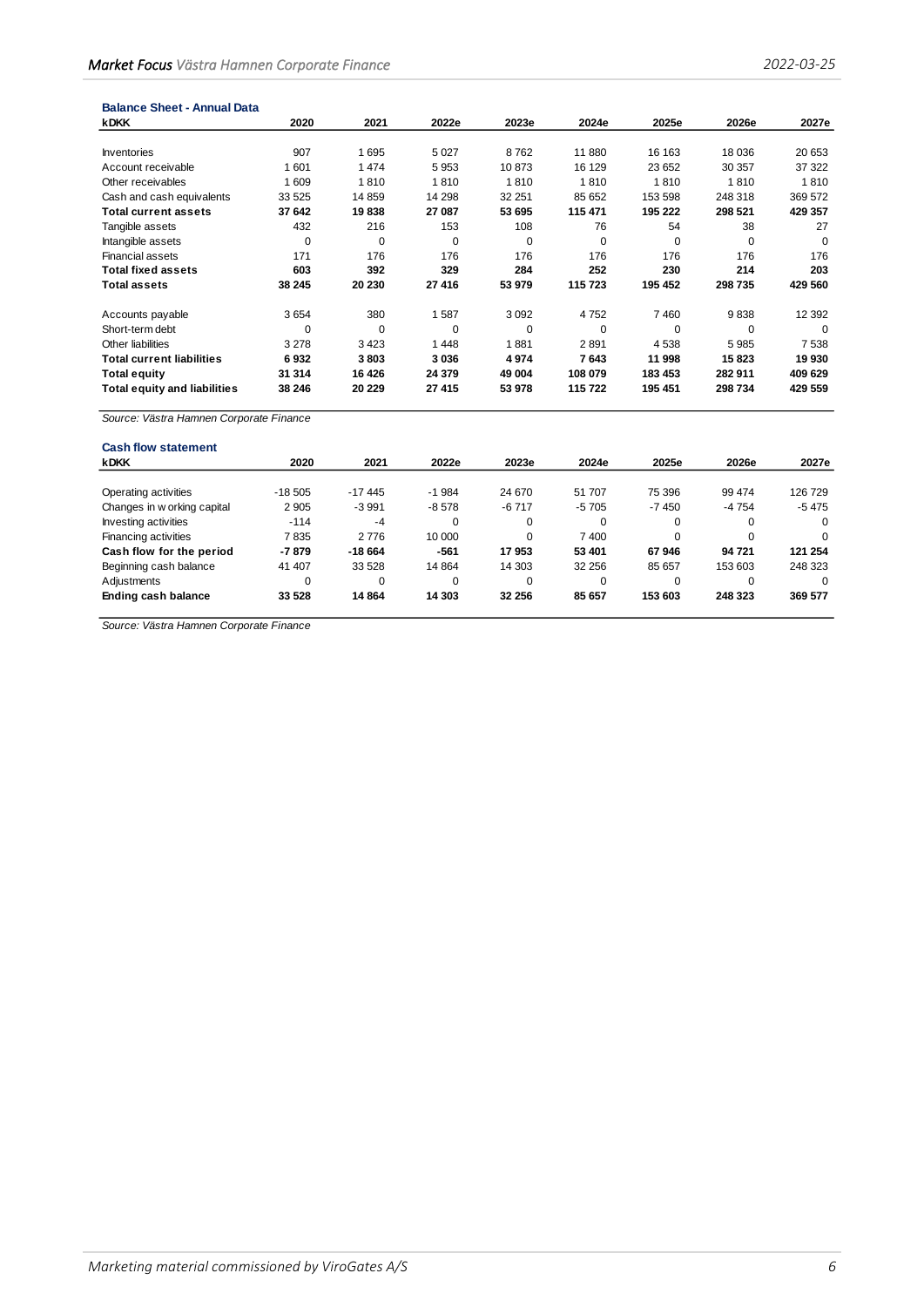| <b>Income Statement - Quarterly Data</b> |         |         |               |         |                    |                 |                 |                 |
|------------------------------------------|---------|---------|---------------|---------|--------------------|-----------------|-----------------|-----------------|
| <b>kDKK</b>                              | Q1 2021 | Q2 2021 | Q3 2021       | Q4 2021 | Q1 2022e           | Q2 2022e        | Q3 2022e        | Q4 2022e        |
|                                          | 2076    | 1815    | 1 1 7 2       | 2 5 9 3 | 5467               | 7 2 9 8         | 9682            | 12 071          |
| Net revenues<br><b>Total revenues</b>    | 2076    | 1815    | 1 1 7 2       | 2593    | 5 4 6 7            | 7 2 9 8         | 9682            | 12 071          |
|                                          |         | $-407$  |               | $-721$  |                    |                 |                 |                 |
| Cost of goods sold                       | $-453$  | 1 4 0 8 | $-287$<br>885 | 1872    | $-1093$<br>4 3 7 4 | $-1460$<br>5838 | $-1936$<br>7745 | $-2414$<br>9657 |
| Gross profit                             | 1623    |         |               |         |                    |                 |                 |                 |
| R&D costs                                | $-1694$ | $-1313$ | $-1256$       | $-1674$ | $-1771$            | $-1824$         | $-1879$         | $-1935$         |
| Sales and marketing costs                | $-3675$ | $-3825$ | $-3054$       | $-4000$ | $-4250$            | $-4378$         | $-4509$         | $-4644$         |
| Administrative costs                     | $-795$  | $-1513$ | $-1081$       | $-480$  | $-1063$            | $-1094$         | $-1127$         | $-1161$         |
| <b>EBITDA</b>                            | $-4541$ | -5 243  | $-4506$       | $-4282$ | $-2710$            | $-1458$         | 230             | 1916            |
| Amortisation & depreciation              | -59     | $-53$   | $-53$         | $-52$   | $-18$              | $-17$           | $-15$           | $-14$           |
| EBIT                                     | -4 600  | $-5296$ | $-4559$       | -4334   | $-2728$            | $-1474$         | 215             | 1 902           |
| Net financial items                      | $-48$   | $-37$   | $-50$         | $-40$   | $-70$              | $-70$           | $-70$           | $-70$           |
| <b>EBT</b>                               | $-4648$ | $-5333$ | $-4609$       | $-4374$ | $-2798$            | $-1544$         | 145             | 1832            |
| Taxes                                    | 373     | 286     | 289           | 354     | 205                | 113             | $\mathbf 0$     | $\Omega$        |
| Net profit                               | $-4275$ | $-5047$ | $-4320$       | $-4020$ | $-2593$            | $-1431$         | 145             | 1832            |
| Earnings per share (DKK)                 | $-1,41$ | $-1,66$ | $-1,42$       | $-1,32$ | $-0,85$            | $-0,47$         | 0,05            | 0,60            |
| Y-o-Y Growth (%)                         |         |         |               |         |                    |                 |                 |                 |
| Net revenues                             | 366,5%  | 138,8%  | $-36,6%$      | 12,8%   | 163,3%             | 302,1%          | 726,1%          | 365,5%          |
| <b>EBITDA</b>                            | na      | na      | na            | na      | na                 | na              | na              | na              |
| <b>EBIT</b>                              | na      | na      | na            | na      | na                 | na              | na              | na              |
| Net profit                               | na      | na      | na            | na      | na                 | na              | na              | na              |
| % of revenues (%)                        |         |         |               |         |                    |                 |                 |                 |
| Gross margin                             | 78,2%   | 77,6%   | 75,5%         | 72,2%   | 80,0%              | 80,0%           | 80,0%           | 80,0%           |
| <b>EBITDA</b> margin                     | neg     | neg     | neg           | neg     | neg                | neg             | neg             | neg             |
| <b>EBIT</b> margin                       | neg     | neg     | neg           | neg     | neg                | neg             | neg             | neg             |
| EBT margin                               | neg     | neg     | neg           | neg     | neg                | neg             | neg             | neg             |
| Profit margin                            | neg     | neg     | neg           | neg     | neg                | neg             | neg             | neg             |
| <b>Total OPEX</b>                        | 296,9%  | 366,4%  | 460,0%        | 237,3%  | 129,6%             | 100,0%          | 77,6%           | 64,1%           |
| Profitability (%)                        |         |         |               |         |                    |                 |                 |                 |
| <b>ROE</b>                               |         | neg     |               | neg     |                    | neg             | 0,6%            | 7,5%            |
| <b>ROIC</b>                              | neg     |         | neg           |         | neg                |                 |                 |                 |
|                                          | neg     | neg     | neg           | neg     | neg                | neg             | neg             | neg             |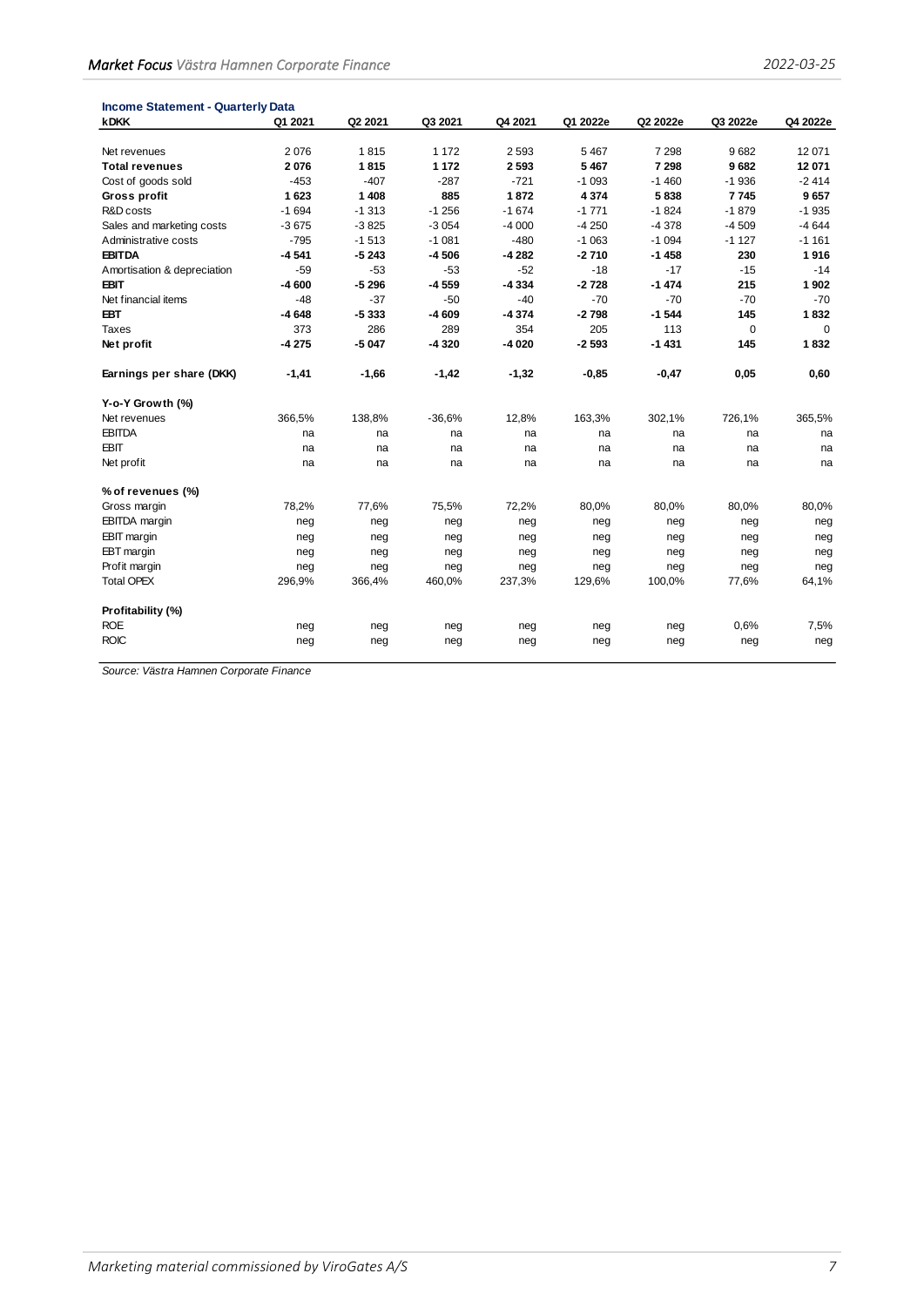| <b>Balance Sheet - Quarterly Data</b> |          |                     |         |          |          |          |          |          |
|---------------------------------------|----------|---------------------|---------|----------|----------|----------|----------|----------|
| <b>kDKK</b>                           | Q1 2021  | Q <sub>2</sub> 2021 | Q3 2021 | Q4 2021  | Q1 2022e | Q2 2022e | Q3 2022e | Q4 2022e |
|                                       |          |                     |         |          |          |          |          |          |
| Inventories                           | 1494     | 2099                | 1801    | 1695     | 2 2 7 7  | 3 0 3 9  | 4 0 3 2  | 5027     |
| Account receivable                    | 2017     | 1816                | 1 0 8 8 | 1474     | 2696     | 3599     | 4774     | 5953     |
| Other receivables                     | 2059     | 2 2 2 7             | 2 4 9 3 | 1810     | 1810     | 1810     | 1810     | 1810     |
| Cash and cash equivalents             | 23 5 63  | 21 3 23             | 17475   | 14859    | 9 1 8 8  | 6 3 3 6  | 14 624   | 14 298   |
| <b>Total current assets</b>           | 29 133   | 27 4 65             | 22 857  | 19838    | 15970    | 14785    | 25 240   | 27 087   |
| Tangible assets                       | 373      | 321                 | 268     | 216      | 198      | 182      | 166      | 153      |
| Intangible assets                     | 0        | 0                   | 0       | 0        | 0        | 0        | 0        | 0        |
| <b>Financial assets</b>               | 172      | 172                 | 172     | 176      | 176      | 176      | 176      | 176      |
| <b>Total fixed assets</b>             | 545      | 493                 | 440     | 392      | 374      | 358      | 342      | 329      |
| <b>Total assets</b>                   | 29 678   | 27958               | 23 297  | 20 230   | 16 344   | 15 142   | 25 582   | 27 416   |
| Accounts payable                      | 785      | 1484                | 1 0 1 2 | 380      | 1 1 9 8  | 1 2 8 0  | 1485     | 1587     |
| Short-term debt                       | $\Omega$ | $\Omega$            | 0       | $\Omega$ | $\Omega$ | $\Omega$ | $\Omega$ | $\Omega$ |
| Other liabilities                     | 1854     | 1706                | 1838    | 3423     | 1312     | 1 4 6 0  | 1549     | 1448     |
| <b>Total current liabilities</b>      | 2639     | 3 1 9 0             | 2850    | 3803     | 2510     | 2739     | 3034     | 3036     |
| <b>Total equity</b>                   | 27 039   | 24 768              | 20 448  | 16 4 26  | 13833    | 12 402   | 22 547   | 24 379   |
| <b>Total equity and liabilities</b>   | 29678    | 27958               | 23 298  | 20 229   | 16 343   | 15 141   | 25 581   | 27 4 15  |

| <b>Cash flow statement</b>  |         |                     |          |          |          |          |          |          |
|-----------------------------|---------|---------------------|----------|----------|----------|----------|----------|----------|
| <b>kDKK</b>                 | Q1 2021 | Q <sub>2</sub> 2021 | Q3 2021  | Q4 2021  | Q1 2022e | Q2 2022e | Q3 2022e | Q4 2022e |
|                             |         |                     |          |          |          |          |          |          |
| Operating activities        | $-4216$ | $-4994$             | $-4267$  | $-3.968$ | $-2.575$ | $-1415$  | 160      | 1846     |
| Changes in w orking capital | -5746   | $-21$               | 420      | 1 356    | $-3096$  | $-1437$  | $-1873$  | $-2172$  |
| Investing activities        | 0       | 0                   | 0        | $-4$     | $\Omega$ | 0        | 0        | $\Omega$ |
| Financing activities        |         | 2776                | $\Omega$ | $\Omega$ | $\Omega$ | $\Omega$ | 10 000   | $\Omega$ |
| Cash flow for the period    | -9 962  | $-2239$             | $-3847$  | $-2616$  | $-5671$  | $-2851$  | 8 2 8 7  | $-326$   |
| Beginning cash balance      | 33 5 25 | 23 5 63             | 21 3 23  | 17475    | 14 859   | 9 1 8 8  | 6 3 3 6  | 14 6 24  |
| Adjustments                 |         | 0                   | $\Omega$ | $\Omega$ | $\Omega$ | $\Omega$ | $\Omega$ | $\Omega$ |
| Ending cash balance         | 23 5 63 | 21 3 23             | 17475    | 14859    | 9 1 8 8  | 6 3 3 6  | 14 624   | 14 298   |